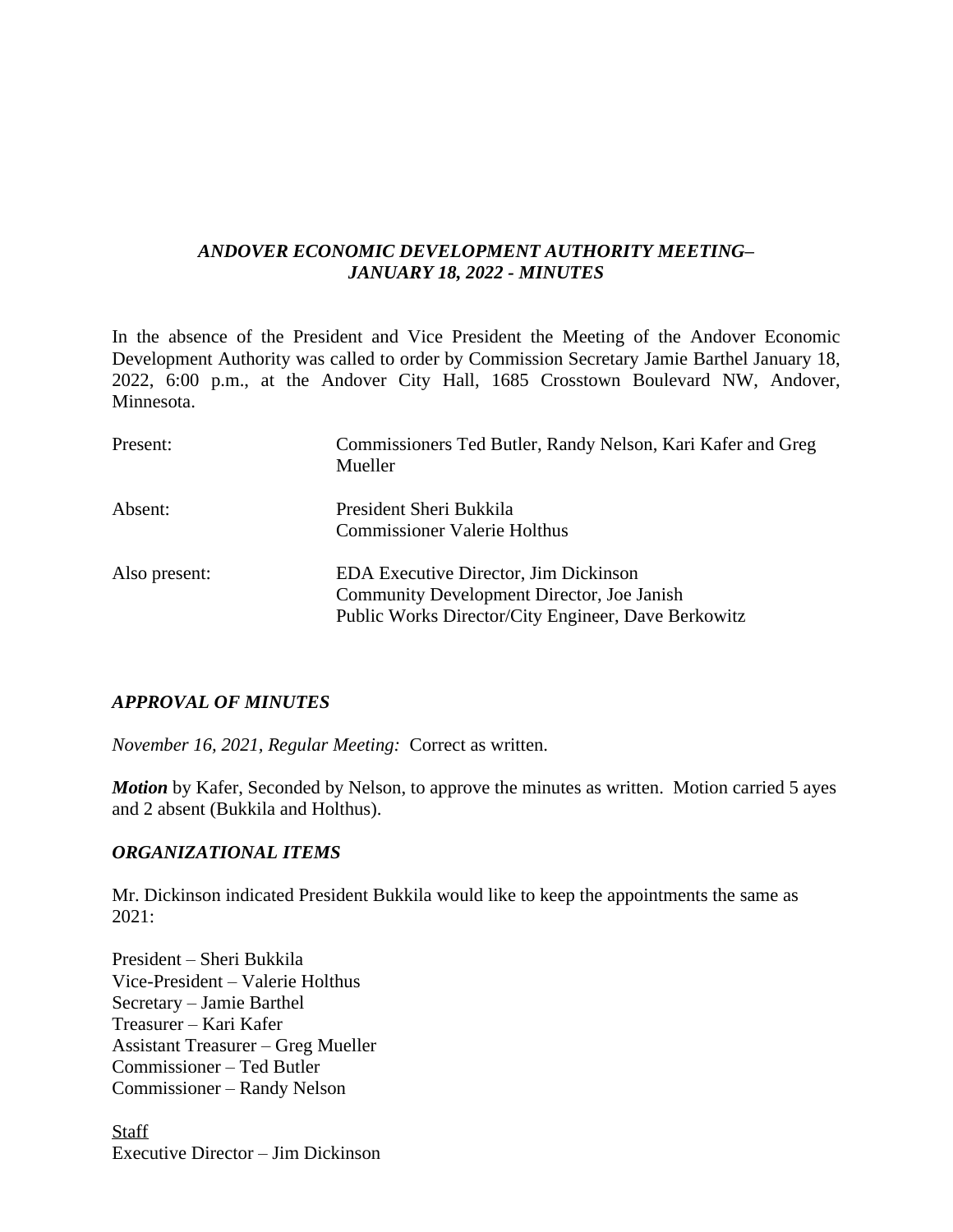*Andover Economic Development Authority Meeting Minutes – January 18, 2022 Page* 2

Recording Secretary – Michelle Hartner Staff Support – Joe Janish

*Motion* by Butler, Seconded by Nelson, to appoint EDA Officers and Staff for 2022: President – Sheri Bukkila, Vice President – Valerie Holthus, Secretary – Jamie Barthel, Treasurer – Kari Kafer, Assistant Treasurer – Greg Mueller, Commissioner Ted Butler, Commissioner Randy Nelson, Executive Director – Jim Dickinson, Recording Secretary – Michelle Hartner, Assistant Executive Director – Joe Janish. Motion carried 5 ayes and 2 absent (Bukkila and Holthus).

# *REDEVELOPMENT UPDATES*

Mr. Janish updated the EDA on the redevelopment area. Indicating tenants in the rental properties owned by the EDA may be relocated to another EDA owned rental property to free up some of the buildings, with intentions to demolish the buildings in the spring.

Mr. Janish stated there has been some developer interest in the area, but the developers would prefer the properties to be vacant.

Commissioner Kafer asked about the environmental inspections. Mr. Janish answered the buildings will need to have an asbestos inspection before demolition.

Commissioner Butler asked if the tenants have been notified about the rent increase. Mr. Janish indicated the renters have been notified.

Mr. Dickinson stated there is still no word from Anoka County on the parcel located on Crosstown Drive directly behind 2619 138th Avenue.

Commissioner Kafer asked about the Front Door Program. Mr. Dickinson indicated staff is still looking for funding.

Staff continues to monitor the area.

# *COMMERCIAL PROJECT ACTIVITY*

Mr. Janish updated on the following:

*Hearth Development, 1714 Bunker Lake Boulevard –* It is staff's understanding the space is going to be leased out.

*Clocktower Commons, 15190 Bluebird Street –* The final building pad location interest is relatively low at this point.

*Andover High School, 2018 Additions and Renovations, 2115 Andover Boulevard –* Activities continue toward wrapping up the project.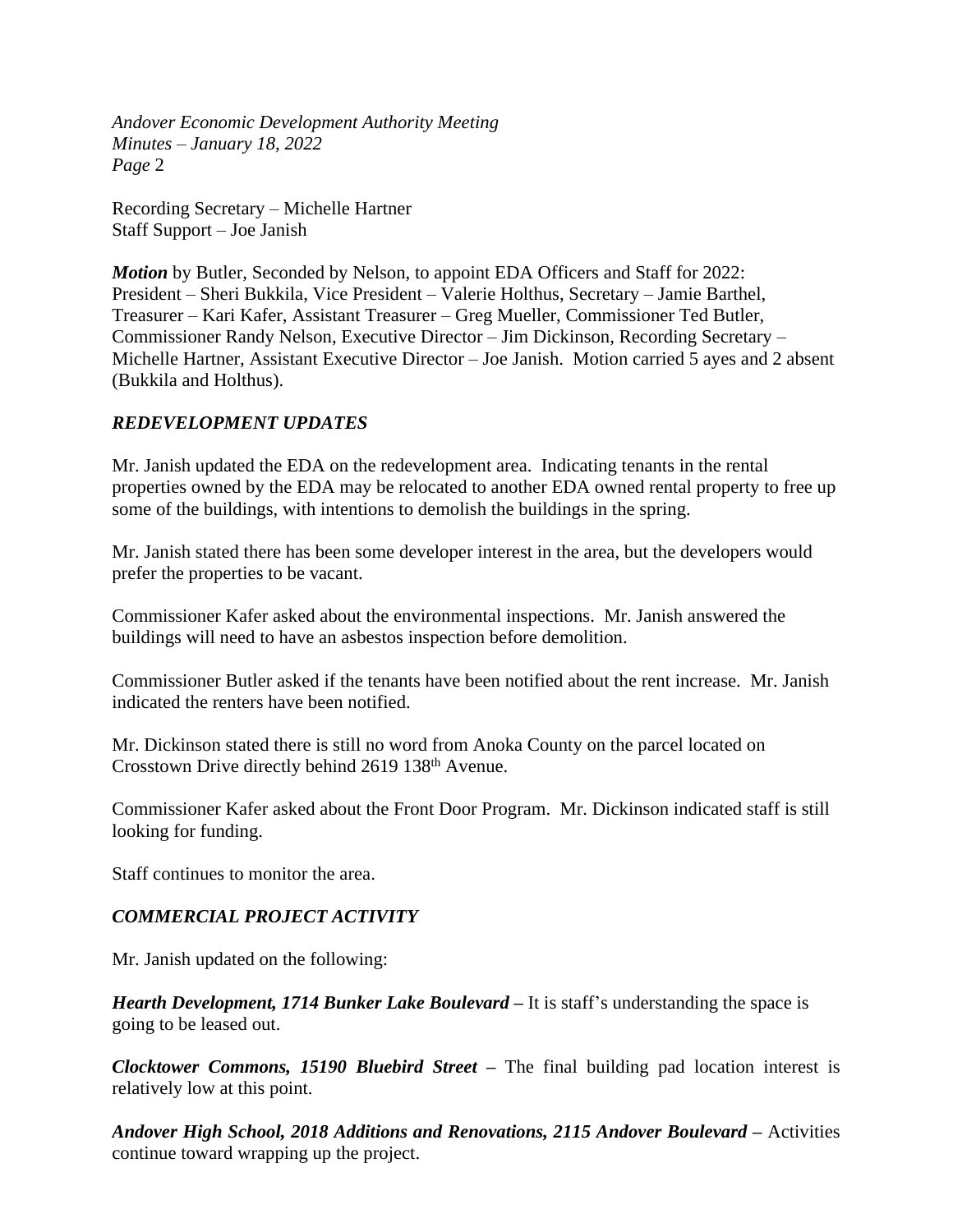*Andover Economic Development Authority Meeting Minutes – January 18, 2022 Page* 3

*Interest in Hughes Industrial Park –* Interest in this area comes and goes. A 10-acre property east of the park has been on the market and City Council reviewed with the landowner desired roadway connections through the parcel at a past work session. The property has been purchased by the owners of Best Outdoor Services which currently owns a lot nearby. In time they would like to expand to this location but for now they are aware that the property is currently zoned residential and would have to follow a process for any type of expansion. A meeting has been scheduled for next week with the property owner to discuss the short and long term plans for the property.

*ABC Mini-Storage/T-Squared (self-storage), 13624 Hanson Boulevard –* City Council approved a CUP for additional mini-storage on a portion of this lot. The buyers of the property had intended to expand the mini-storage. The Building Department is working with the applicant on structural drawings for review. Water, sewer, and site prep is completed. Due to the increase in materials and the timing of approval they are waiting until spring for construction.

*Restaurants/Fast Food –* Currently staff is aware of companies continuing to look for land to locate to in Andover.

*Tasty Taco, 1574 154th Avenue, Suite 102* – Is open.

*TCF Site* – Andover Station 2016 LLC has acquired the property. The new owner has the list of potential uses allowed. Staff suggested a restaurant or fast food. Staff recently had a meeting with the landowner and a perspective business. Staff provided the feedback from the EDA and has not heard back from the perspective business at this time. The owner of the property continues to work with those interested in the site.

*7 th Avenue and Bunker Lake Boulevard –* Staff has obtained the easement from CenterPoint Energy. Staff has also met with the City of Anoka staff to discuss the traffic signal at  $7<sup>th</sup>$ Avenue. The Planning and Zoning Commission along with City Council has reviewed a sketch plan for the area. At this time the commercial uses are not known. Staff has received the Rezone Request, Preliminary Plat and Commercial Site Plans for the apartment complex and assisted living facility. Staff has reached out to the landowner to have a "Welcome to Andover" sign incorporated at the site. The developer has received a PUD for the site and the Preliminary Plat and rezone may occur in February

*Holasek Property –* Staff has been in contact by a multi-family housing developer on this particular property. The multi-family developer has taken comments from the City Council during a work session and researching options available to add additional commercial to the site.

*Housing* – Developers are looking for additional land for future developments. Several developers are trying to keep an inventory of lots but are having difficulty in finding locations. Several sites are being reviewed and looked at. In 2021 there were 140 new housing starts.

*Anoka County Sheriff's Office, 13301 Hanson Boulevard* – Staff received a Commercial Site